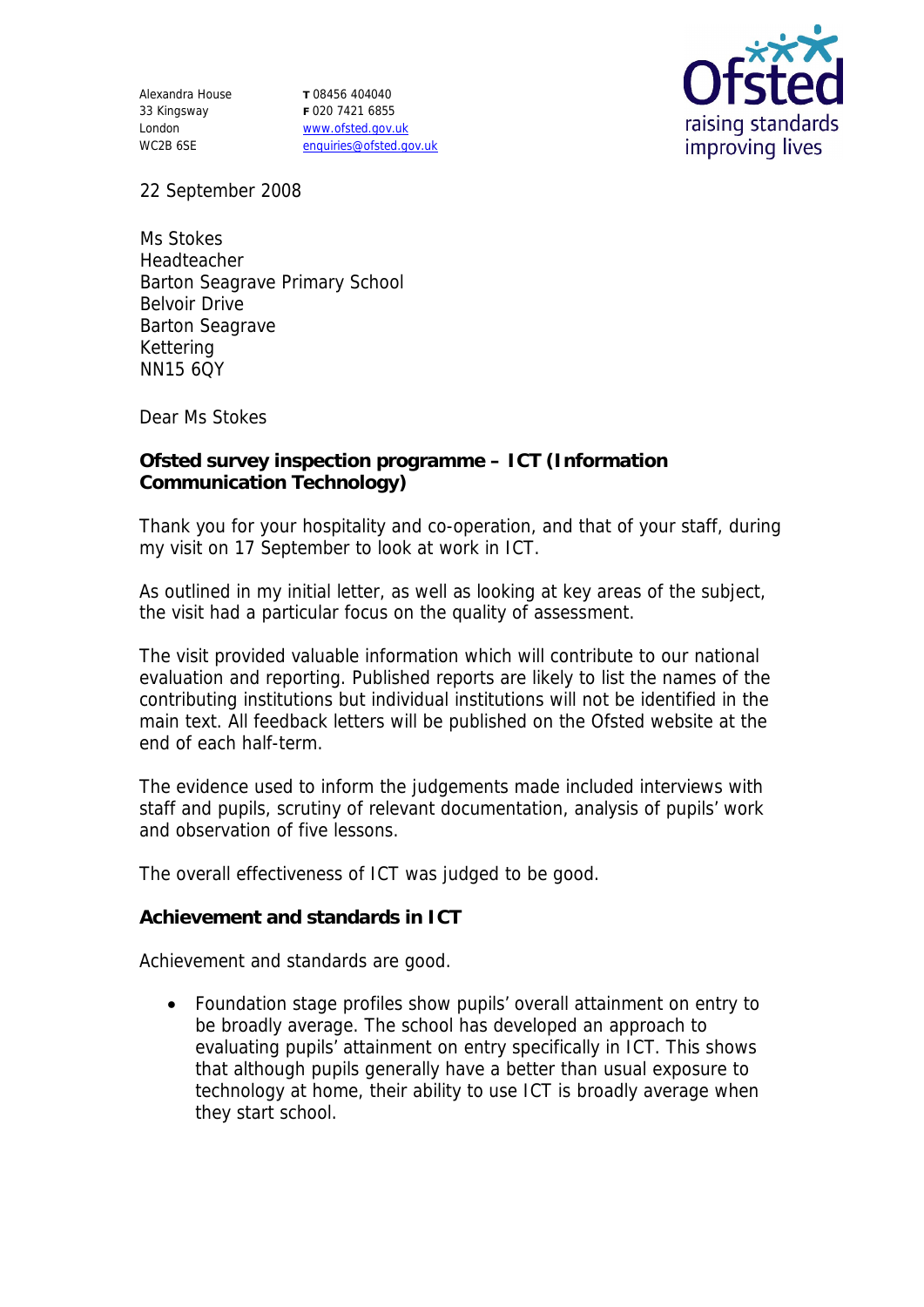- In the Foundation Stage pupils display a high degree of competence and confidence in using a range of new technologies including digital microscopes, digital cameras, walkie talkies and radio controlled toys.
- By Year 6 pupils use word processing, page layout software and spreadsheets capably to improve their learning in a range of other subjects and contexts.
- Although pupils make better progress in some years than in others, overall achievement is good and standards are above average.
- Pupils with learning difficulties and/ or disabilities are well supported by teaching assistants to make the same good progress as other pupils.
- Pupils enjoy and are enthusiastic about the many opportunities they have to use ICT. They work well together on co-operative tasks and are accustomed to working independently at other times. Attitudes to learning and behaviour are outstanding. Pupils have an excellent awareness of the need to keep themselves safe when online and a very good understanding of how to do so. A few higher attaining pupils are aware of the dangers of identity theft, fraud and 'phishing' posed by engaging in online transactions.

**Quality of teaching and learning of ICT**

Teaching and learning are good.

- Good planning, which is well informed by assessment of pupils' earlier work, ensures that tasks are suitably challenging for all abilities. The roles teaching assistants are expected to play in the lesson are specified in the planning.
- Some teachers have excellent subject and pedagogical knowledge and have been appointed by the local authority to model good practice in neighbouring schools. Teachers and teaching assistants have mostly good subject knowledge overall although there are weaknesses in specific aspects of ICT such as in the use of databases and programming.
- Teachers have good classroom management skills and ensure learning progresses at a good pace. Learning aims are explained clearly and teachers evaluate what pupils have learnt against those aims at the end of the lesson. Skilful use of questioning to test and develop understanding was observed.

**Quality of the curriculum for ICT**

The curriculum is outstanding.

- Provision for almost all most aspects of the National Curriculum for ICT is excellent except for the opportunities pupils have to learn how to write simple computer programs, which are satisfactory. This aspect of the ICT curriculum is less well developed because it is the aspect that teachers feel the least confident about.
- The quality of curriculum planning is excellent. Very good opportunities for pupils to use ICT are built into most subjects.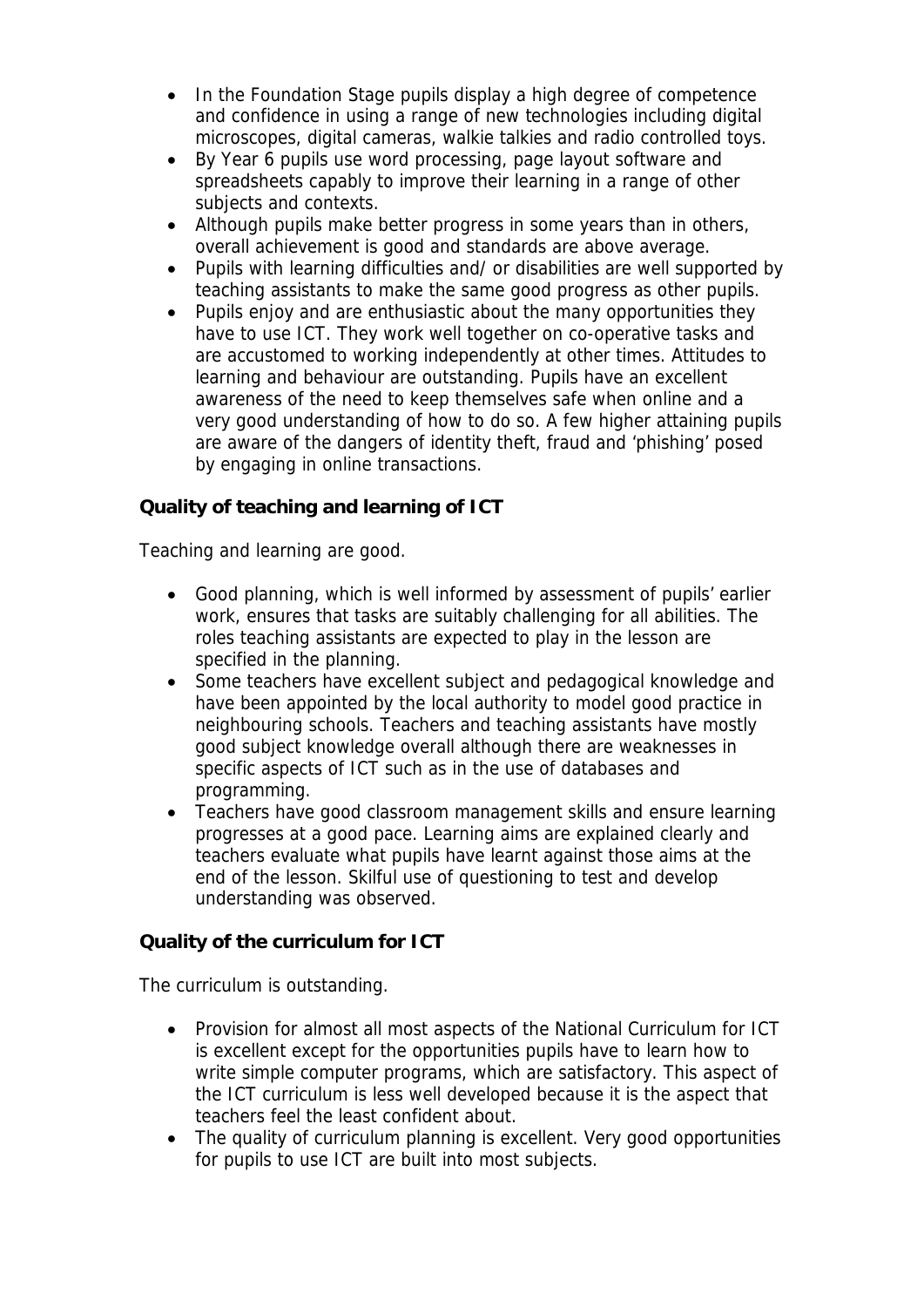• Provision for pupils to use ICT outside lessons is outstanding. Around half of Key Stage 1 pupils and a third of Year 6 pupils choose to stay on after school each week to develop their ICT capabilities. Older pupils have the opportunity to build upon and extend the skills they are taught in ICT lessons for example learning to use some of the more complex functionality of spreadsheets. Younger pupils access the school's ICT resources and develop their capabilities in using digital cameras, use art software and explore the internet. Pupils say that they want to stay on after school has finished because 'the work is interesting and exciting'. These extremely successful clubs make an important contribution to the above average standards attained by pupils.

**Leadership and management of ICT**

Leadership and management are good.

- You have made the development of ICT a high priority for the school. Over the last few years there has been a significant investment in training and in resources. Considerable effort has been put into planning high quality learning activities and to ensuring ICT is used well to improve learning in other subjects. As teachers' and pupils' skills and confidence have developed through the greater use of ICT, the quality of learning has improved too and resulted in a marked rise in standards.
- Rigorous systems for monitoring the quality of pupils' ICT work have been introduced which result in teachers receiving written feedback on their strengths and areas for improvement. Good leadership has brought about significant improvements in the use of ICT and good management has ensured the necessary resources and training have been made available despite budgetary constraints.
- Self-evaluation is excellent and informs strategic planning well. You have a very good awareness of the school's strengths and plans are already in place to address the weaknesses that you have identified. The ICT co-ordinator recognises she needs to place a greater emphasis on monitoring the quality of teaching and learning in future.
- Resources are extremely well managed. Full time technical support is in place ensuring that computer systems are reliable. All four principles of 'best value' are applied in planning future upgrades and costs have been worked out in detail.

**Use of Assessment**

The use of assessment is satisfactory.

 Pupils' work in ICT is assessed frequently against National Curriculum expectations and awarded a level. Levels are entered into a tracking system so that the ICT co-ordinator can monitor the progress being made by individual pupils. However, pupils do not have individual targets for ICT.